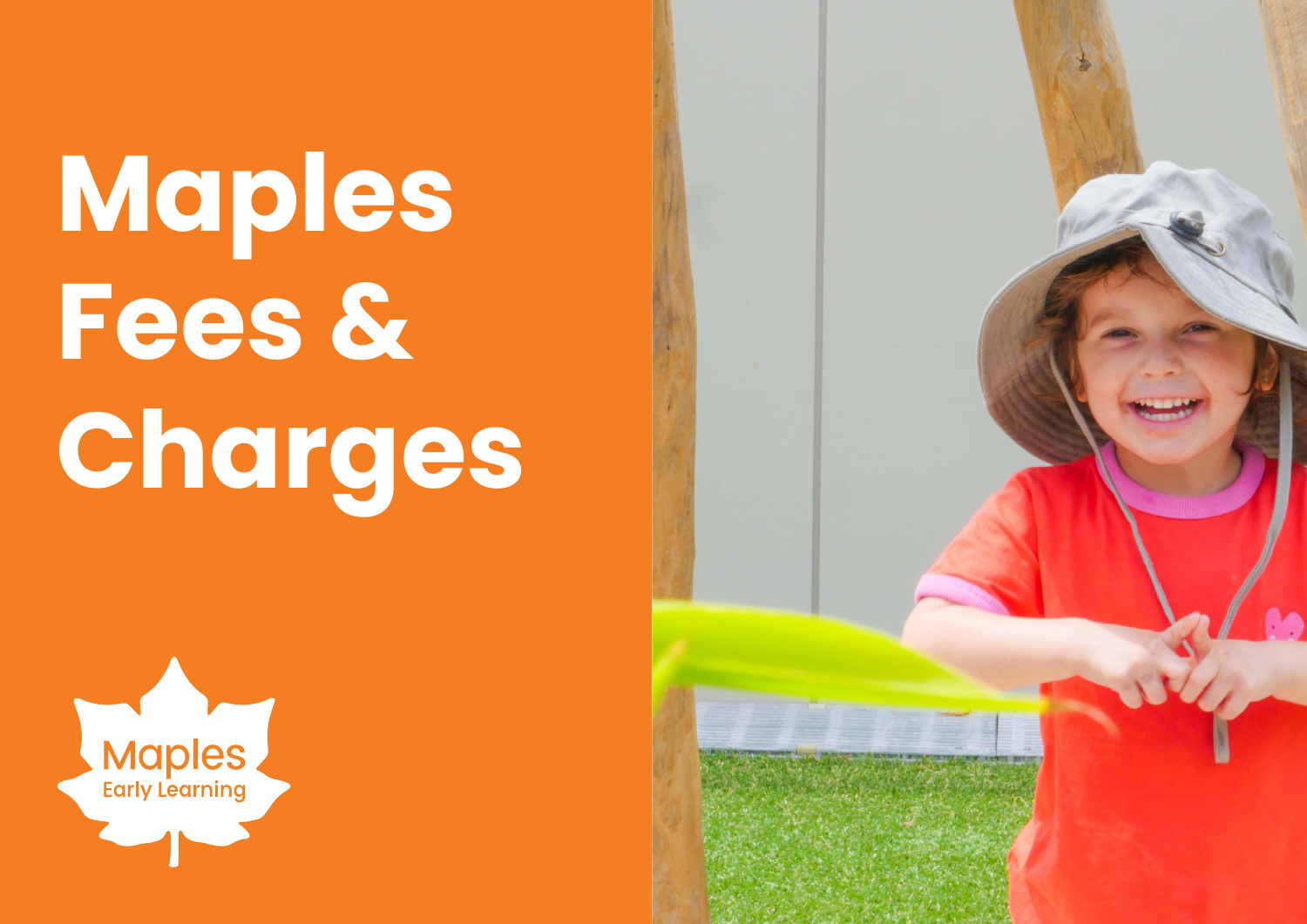# Fees & Charges

## **Accepting a Place and Fee Bond**

Upon accepting an enrolment offer, Maples' families are required to pay a bond per child. The bond amount will be emailed to families in their letter of offer.

**Bonds are refundable subject to no outstanding fees and receiving your intention to cease care in writing with four weeks' notice.**

If your child does not commence at Maples your bond will be forfeited and not refunded regardless of the amount of notice provided.

## **Enrolment Fee**

An enrolment fee of \$75 will be charged on your first invoice. This fee includes administration costs and your enrolment pack.

The Enrolment Pack consists of:

- Maples Wet Bag
- Hessian Bag
- Hat
- Beanie
- Belonging Bag

# **Orientation Charges**

Orientation charges are as below:

- 1 x 1 hour orientation (with parent present): No Charae
- 2 x 3.5 hour orientations (no parent present): Half Day Charge

# **Sick Days**

When a child is absent due to illness, please call or email your Centre. Your nomal daily fees will be invoiced.

### **Holidays**

Maples understands the importance of family time and holidays. We offer four weeks of holiday leave per calendar year with a 50% discount of your daily fee.

The following conditions apply:

- Leave must be taken in a minimum one week blocks.
- Notice needs to be emailed to your centre four weeks in advance.
- Public holidays that occur during Holiday Leave will not be offered as a makeup day.

# **Public Holidays**

Families are required to pay their normal daily fees for public holidays. To support our families Maples, will offer a 'makeup day' for each public holiday. Families will need to email the Centre to book their makeup day, provided we can accommodate the dates you have requested.

The following conditions apply for makeup days:

- 1. Makeup days need to be booked within twelve months and is subject to availability.
- 2. Where a child attends Maples five days a week, a half daily fee will be charged for public holidays.
- 3. Where a family is not up to date with their account (in debt), no makeup day will be offered until the account is up to date.

# **Changes to your Child's Regular Days**

Maples understand there may be changing needs of families and their children.

#### **Swap Days**

Maples may offer permanent swap days based on the Centre's availability. Once off swap days are not offered.

#### **Casual Sessions**

Maples offer casual sessions based upon your child's room availability. Please contact Family Support Services on 1300 000 335 or speak with your Centre Director to check availability.

We require 24 hour notification to cancel any booked casual sessions.

# **Absences for Families with Child Care Subsidy (CCS)**

Families who are eligible for CCS are allocated 42 allowable absence days, which include public holidays, per child each financial year. These absence days can be for any reason and do not require proof of absence.

## **Cancellation or Alteration of Care Requirements**

Maples require an email to the Centre with four weeks' notice for the following:

- 1. Cancelling a child's place
- 2. Reducing days of care

# **Changes in Daily Fee Charges**

Maples review daily fee charges every six months. Fees may be increased by 3-5%. Families will be notified four weeks prior to any fee increase.

## **Cancellation of Care or CCS**

In order to receive all CCS payments up until the last day of attendance, your child will need to attend their last day. Centrelink will only make these payments up until the last attended day. If your child does not attend the last day, you will not receive payments for this day and any absences leading up to this day.